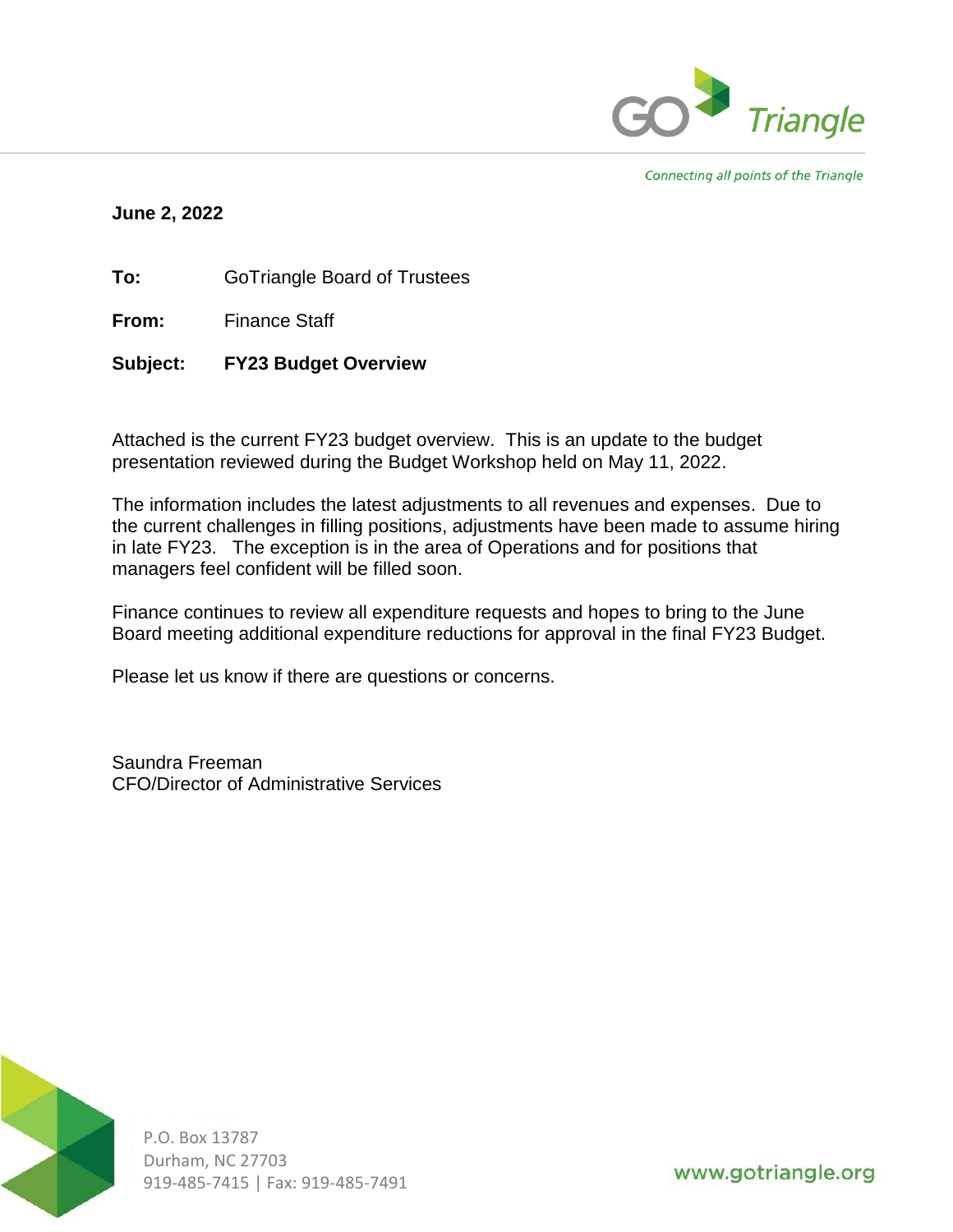

## **FY23 Draft GoTriangle Budget Assumptions**

Total Draft GoTriangle Revenue and Expenses Total Revenue (Includes prior year carryforward) - \$57M (FY22 Budget - \$77.8M) Total Expenditures - \$61M (FY22 Budget - \$72.5M) **Transfer from reserves - \$4M** 

FY23 - No CARES Act/ARP Funds - FY22 (\$15.8M)

SMAP Funding - FY23 (Estimate) - \$2.8M (FY22 \$2.8M)

Total Vehicle Rental Tax - Vehicle Rental Tax: FY23 - \$5.6M (FY22 Budget - \$4.1) (Half of the vehicle rental tax is allocated to Durham, Orange and Wake Plans)\* *\*Reviewing transitioning and timing of rental tax from transit plans to GoTriangle*

Total \$5 Vehicle Registration Tax: \$6.8M (FY22 Budget - \$6.3M)

Fares and Consignment: FY23 suspended

Rental Income: \$0 Lease Income and \$395K Plaza building expenses

Headcount - FY23 FTE's - 288 (FY22 Budget- 281) - Includes Durham, Orange and Wake Transit Plans

Average Merit - 3% (FY22 Budget - 3%) - No COLA

5% increase in FY22 budget for employee healthcare; employee only coverage - \$500/employee contribution

Bus operations revenue hours of 123,690 (directly operated) (FY22 Budget 141,118)

Cost per hour - \$148 (FY22 - \$129)

Contracted Services Hours : FY23 - 11,757 (FY22 - 11,665)

FY23 requested capital expenditures total \$25.8M and are currently under review \$17M in capital requests are for projects where GoTriangle is managing the federal grant portion only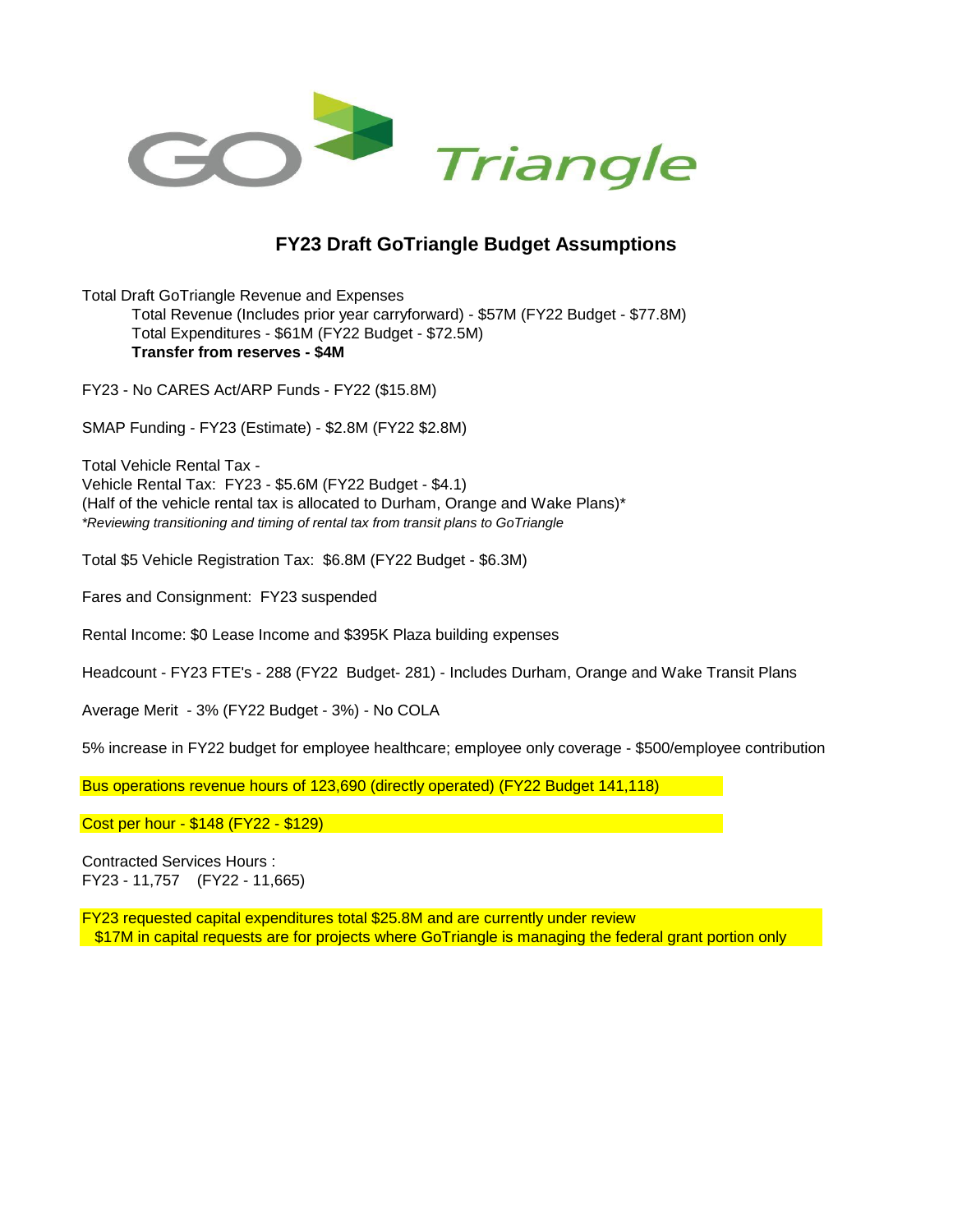# **FY23 Budget GoTriangle Budget Change Impact**

|                                                                               | Revenue          | <b>Expenditures</b> | <b>Reserve/Cash</b><br><b>Impact</b> | <b>Comments</b>                                                                          |
|-------------------------------------------------------------------------------|------------------|---------------------|--------------------------------------|------------------------------------------------------------------------------------------|
| FY23 Draft Budget - May 11, 2022<br>(Budget Workshop)                         | 57,228,178       | 61,271,574<br>\$    | ( \$4,043,396)                       |                                                                                          |
| Expenditure schedule change and grant<br>reallocation                         | (1, 187, 131)    |                     | (1, 187, 131)                        | Anticipated reduction in timing of<br>expenses and resulting grant match<br>for RUS BUS. |
| Increase in carryover dollars                                                 | 1,369,516        |                     | 1,369,516                            | Final review of projects to be carried<br>over                                           |
| Increase in expenses                                                          |                  | 64,173              | (64, 173)                            | Realignment of start date for new<br>hire.                                               |
| Increase in expenses                                                          |                  | 102,105             | (102, 105)                           | Updating capital expenditures                                                            |
| <b>Revised Proposed Budget - June 2,</b><br>2022 (Ops. & Fin. Committee Mtg.) | 57,410,563<br>\$ | 61,437,852<br>\$    | (4,027,288)                          |                                                                                          |
| <b>Change</b>                                                                 | 182,385<br>\$    | 166,278<br>S        | 16,108                               |                                                                                          |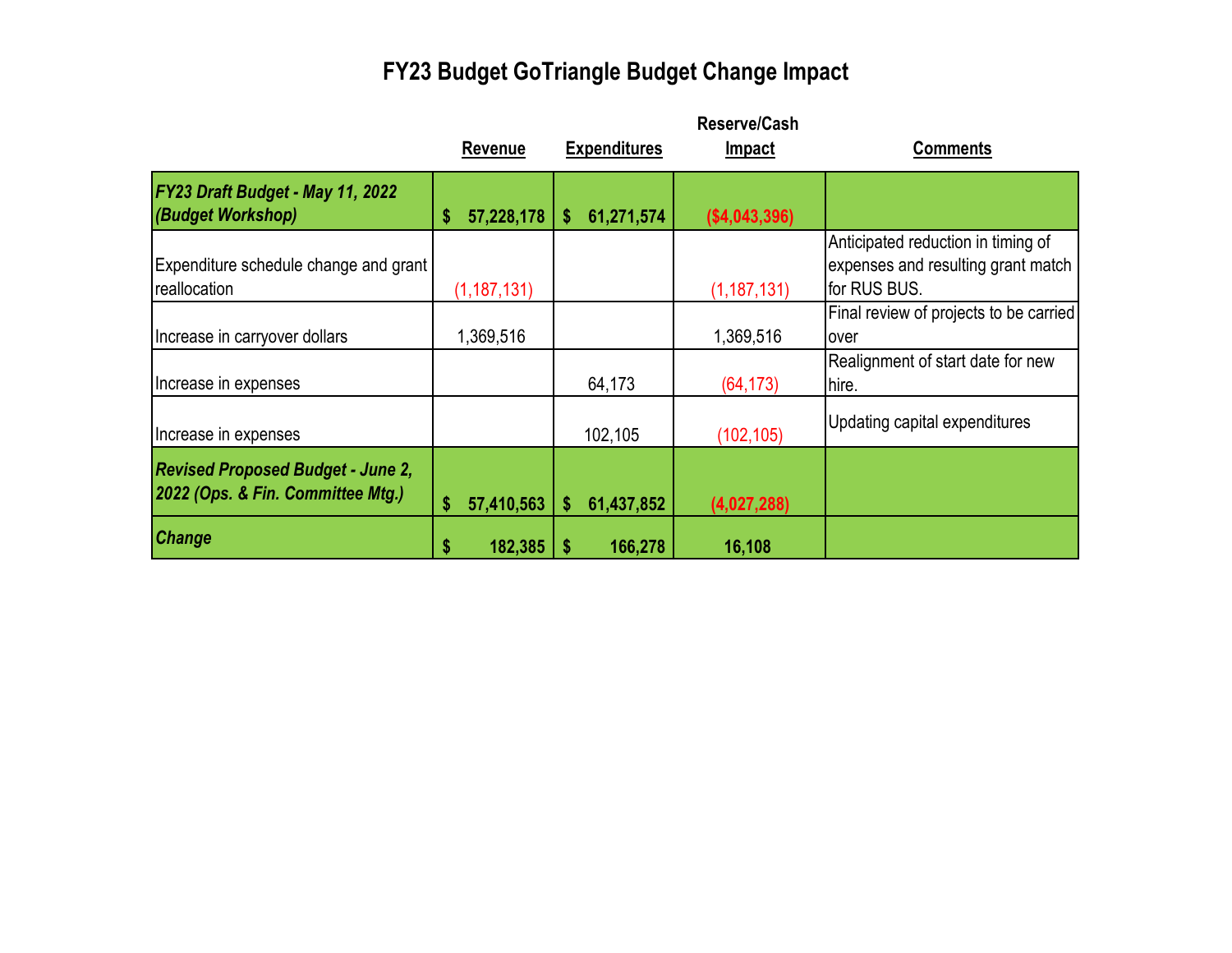

# **FY23 Recommended Durham Transit Plan Budget Assumptions**

Total Durham Transit Recommended Revenue and Expenses

#### **Total Revenue - \$69.4M (FY22 Budget - \$58.6M)**

Includes Prior Year Carryforward: \$30.2M (FY22 Budget \$24.1M)

Total Durham Transit Recommended Half-Cent Tax: \$35.5M (FY22 Budget - \$31.2M)

Total Durham Transit Recommended Vehicle Rental Tax: \$1.2M (FY22 Budget - \$0.9M)

Total Durham Transit Recommended \$3 Vehicle Registration Tax: \$0.7M (FY22 Budget - \$0.7M)

Total Durham Transit Recommended \$7 Vehicle Registration Tax: \$1.7M (FY22 Budget - \$1.7M)

#### **\$11.9M - Operating Expenses \$10.1M Capital Expenses**

**Operating Expense** Capital Expense Tax District Administration -\$0.4M Transit Infrastructure \$9.7M Transit Plan Administration - \$1.8M Vehicle Acquisitions - \$0.4M Transit Operations - \$9.7M

*Total Durham Transit Plan Expenses - \$22.0M Total Carryforward Durham Transit Plan Expenses - \$30.2M Allocation to Fund Balance \$17.2M*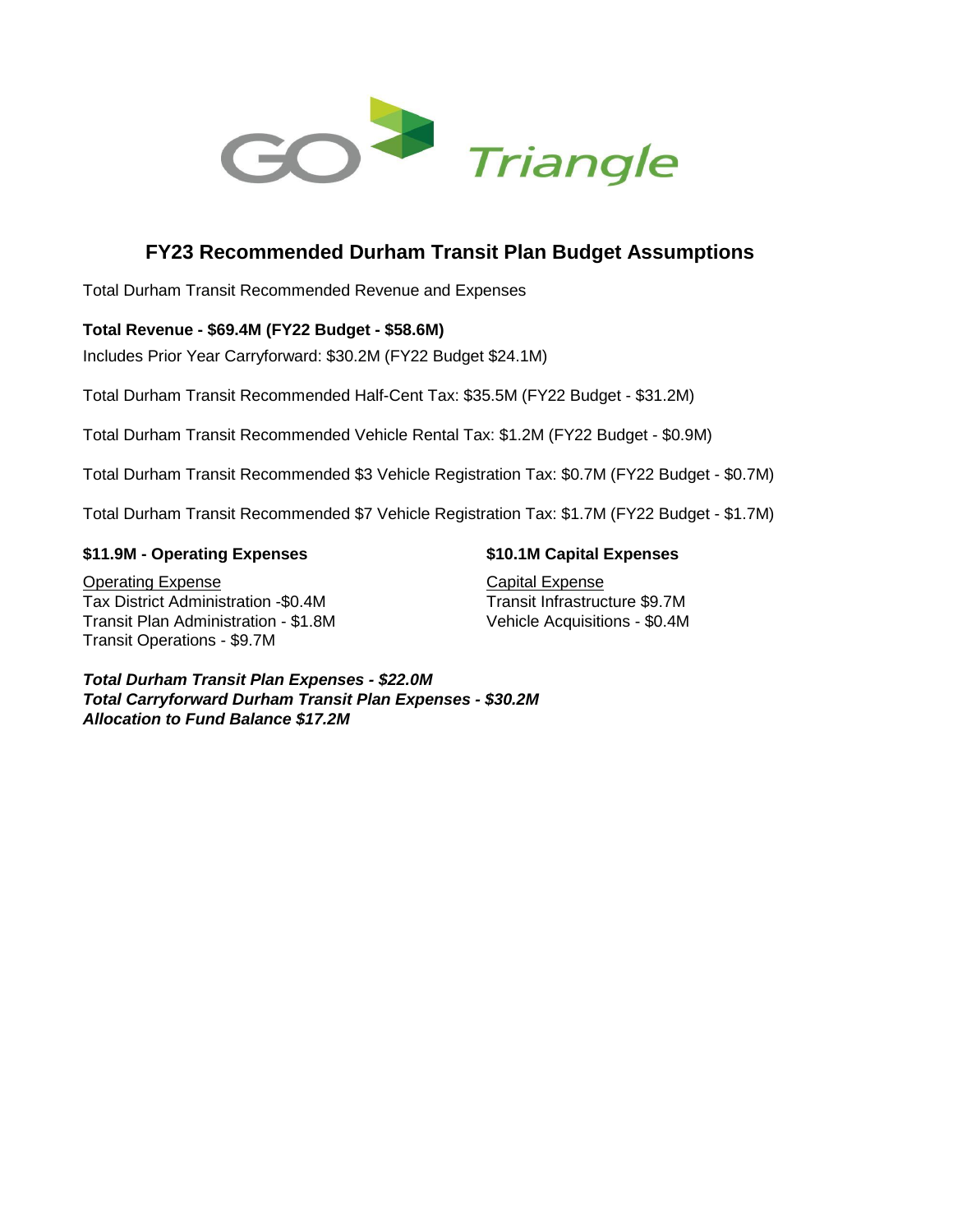# **FY23 Durham Transit Plan Budget Change Impact**

## **Reserve/Cash**

|                                                                               |   | <b>Revenue</b>    |    | <b>Expenditures</b> |      | <b>Impact</b> | <b>Ordinance Category</b>                     | <b>Comments</b>                                                                                                                        |
|-------------------------------------------------------------------------------|---|-------------------|----|---------------------|------|---------------|-----------------------------------------------|----------------------------------------------------------------------------------------------------------------------------------------|
| FY23 Draft Budget - April 7, 2022<br>(Ops and Fin Mtg.)                       |   | 39,183,029        | S. | 24,614,966          | -S   | 14,568,063    |                                               |                                                                                                                                        |
| <b>Revised Proposed Budget - May 11,</b><br>2022 (Budget Workshop)            |   | 39,183,029        |    | 26,348,261          |      | 12,834,767    |                                               |                                                                                                                                        |
| Decrease in Administration Expenses                                           |   |                   |    | (18, 750)           |      |               | <b>Tax District</b><br>18,750 Administration  | Due to the Governance study currently in the final<br>stages, The 0.25FTE will be removed and<br>revisited once the study is completed |
| Decrease in Administration Expenses                                           |   |                   |    | (226, 025)          |      |               | <b>Transit Plan</b><br>226,025 Administration | Removal of three (3) City of Durham FTE's                                                                                              |
| Decrease in Bus Operating Expenses                                            |   |                   |    | (97, 804)           |      |               | 97,804 Bus Operations                         | Increased Cost of Existing Service (ICES)<br>allowable decreased based on FY21 Actuals                                                 |
| Decrease in Bus Infrastructure                                                |   |                   |    | (4,000,000)         |      |               | 4,000,000 Bus Infrastructure                  | Removal of FY23 Funds for Transit Emphasis<br>Corridors (TEC) as prior year adopted funds will<br>be utilized                          |
| Carryforward Capital Projects                                                 |   | 30,151,260        |    | 30,151,260          |      |               | 0 Misc. Capital Projects                      | Capital projects approved in previous transit work<br>plans.                                                                           |
| <b>Revised Proposed Budget - June 2,</b><br>2022 (Ops. & Fin. Committee Mtg.) |   | 69,334,289        |    | 52,156,942          | S    | 17, 177, 346  |                                               |                                                                                                                                        |
| <b>Change</b>                                                                 | S | $30,151,260$   \$ |    | 25,808,681          | - \$ | 4,342,579     |                                               |                                                                                                                                        |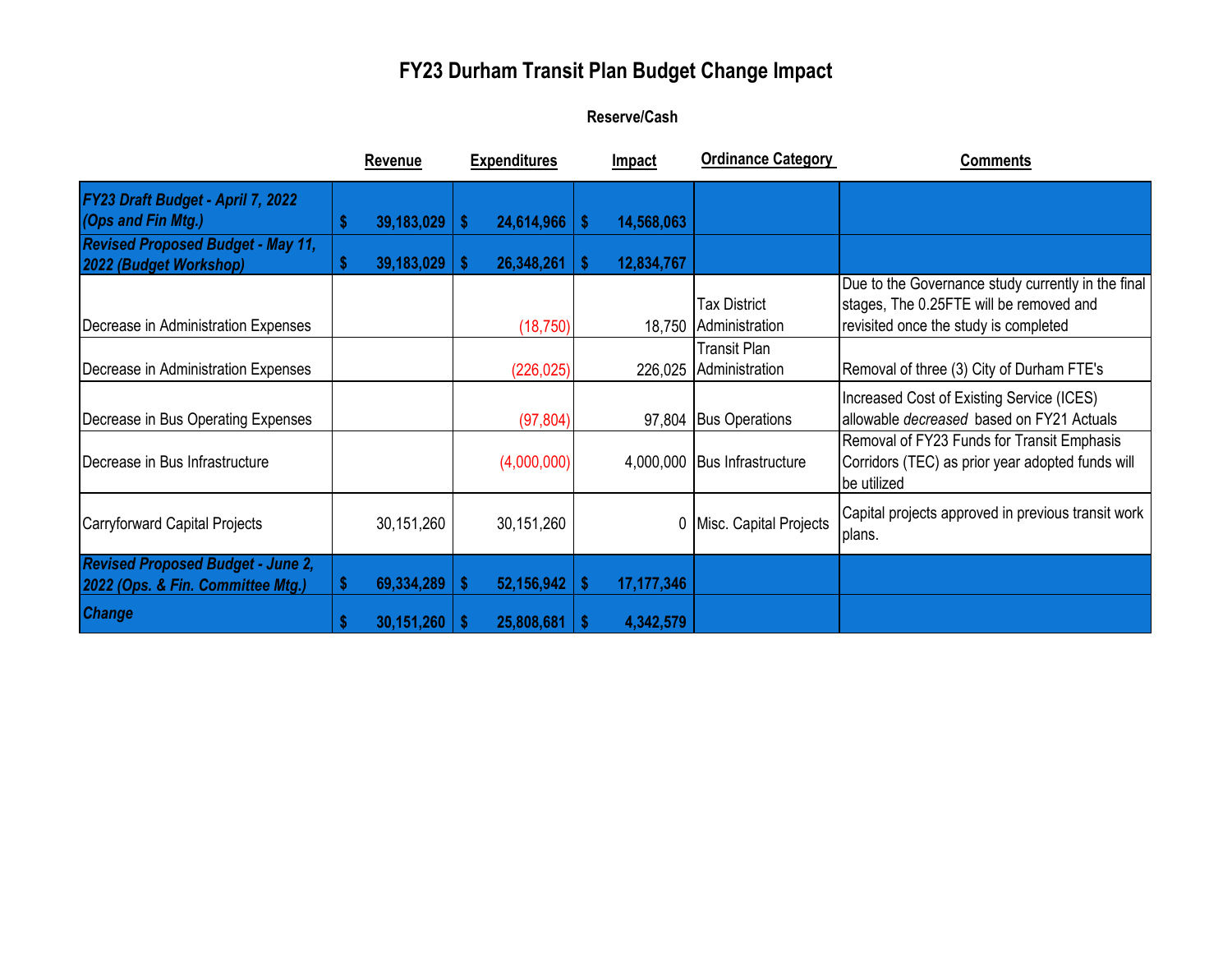

# **FY23 Recommended Orange Transit Plan Budget Assumptions**

Total Orange Transit Recommended Revenue and Expenses

### **Total Revenue - \$17.1M (FY22 Budget - \$14.2M)**

Includes Prior Year Carryforward: \$6.5M (FY22 Budget \$5.3M)

Total Orange Transit Recommended Half-Cent Tax: \$8.8M (FY22 Budget - \$7.4M)

Total Orange Transit Recommended Vehicle Rental Tax: \$0.6M (FY22 Budget - \$0.4M)

Total Orange Transit Recommended \$3 Vehicle Registration Tax: \$0.4M (FY22 Budget - \$0.3M)

Total Orange Transit Recommended \$7 Vehicle Registration Tax: \$0.8M (FY22 Budget - \$0.8M)

#### **\$5.4M - Operating Expenses \$2.6M Capital Expenses**

**Operating Expense** Capital Expense Tax District Administration -\$0.3M Transit Infrastructure \$0.6M Transit Plan Administration - \$0.5M Vehicle Acquisitions - \$0.2M Transit Operations - \$4.6M Bus Rapid Transit (BRT) - \$1.8M

*Total Orange Transit Plan Expenses - \$8.0M Total Carryforward Orange Transit Plan Expenses - \$6.5M Allocation to Fund Balance \$2.6M*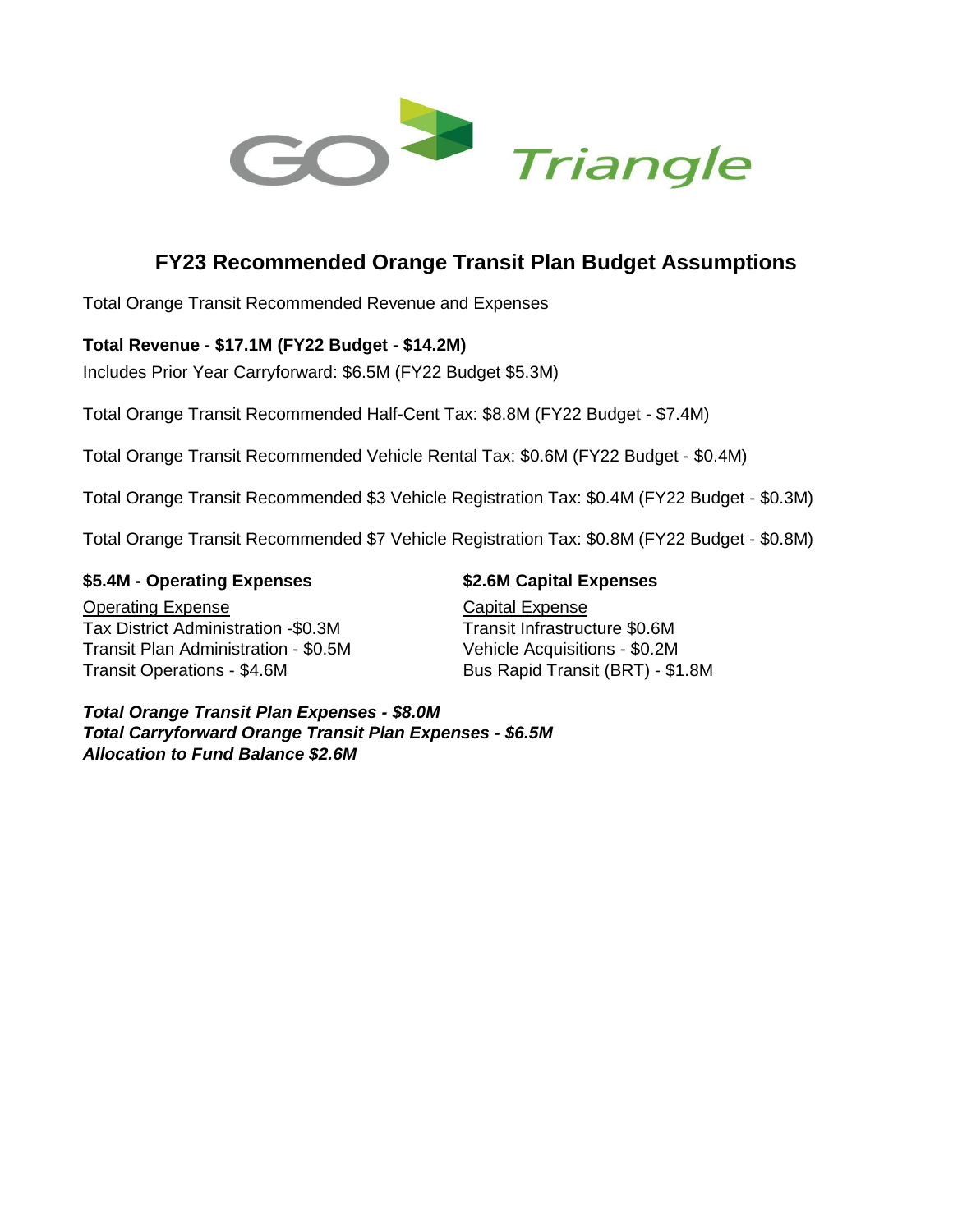# **FY23 Orange Transit Plan Budget Change Impact**

## **Reserve/Cash**

|                                                                               |   | Revenue           |          | <b>Expenditures</b> |      | Impact    | <b>Ordinance Category</b>  | <b>Comments</b>                                                                        |
|-------------------------------------------------------------------------------|---|-------------------|----------|---------------------|------|-----------|----------------------------|----------------------------------------------------------------------------------------|
| <b>FY23 Draft Budget - April 7, 2022</b><br>$(Ops$ and Fin Mtg.)              | S | $10,556,653$   \$ |          | $7,831,043$   \$    |      | 2,725,610 |                            |                                                                                        |
| <b>Revised Proposed Budget - May 11,</b><br>2022 (Budget Workshop)            | S | 10,556,653        | <b>S</b> | 7,827,790           | - \$ | 2,728,863 |                            |                                                                                        |
| Increase in Bus Operating Expenses                                            |   | 0                 |          | 117,695             |      |           | $(117,695)$ Bus Operations | Increased Cost of Existing Service (ICES)<br>allowable decreased based on FY21 Actuals |
| Carryforward Capital Projects                                                 |   | 6,445,794         |          | 6,445,794           |      |           | 0 Misc. Capital Projects   | Capital projects approved in previous transit work<br>plans.                           |
| <b>Revised Proposed Budget - June 2,</b><br>2022 (Ops. & Fin. Committee Mtg.) |   | $17,002,447$   \$ |          | $14,391,279$   \$   |      | 2,611,168 |                            |                                                                                        |
| <b>Change</b>                                                                 |   | $(6,445,794)$ \$  |          | $(6, 563, 489)$ \$  |      | 117,695   |                            |                                                                                        |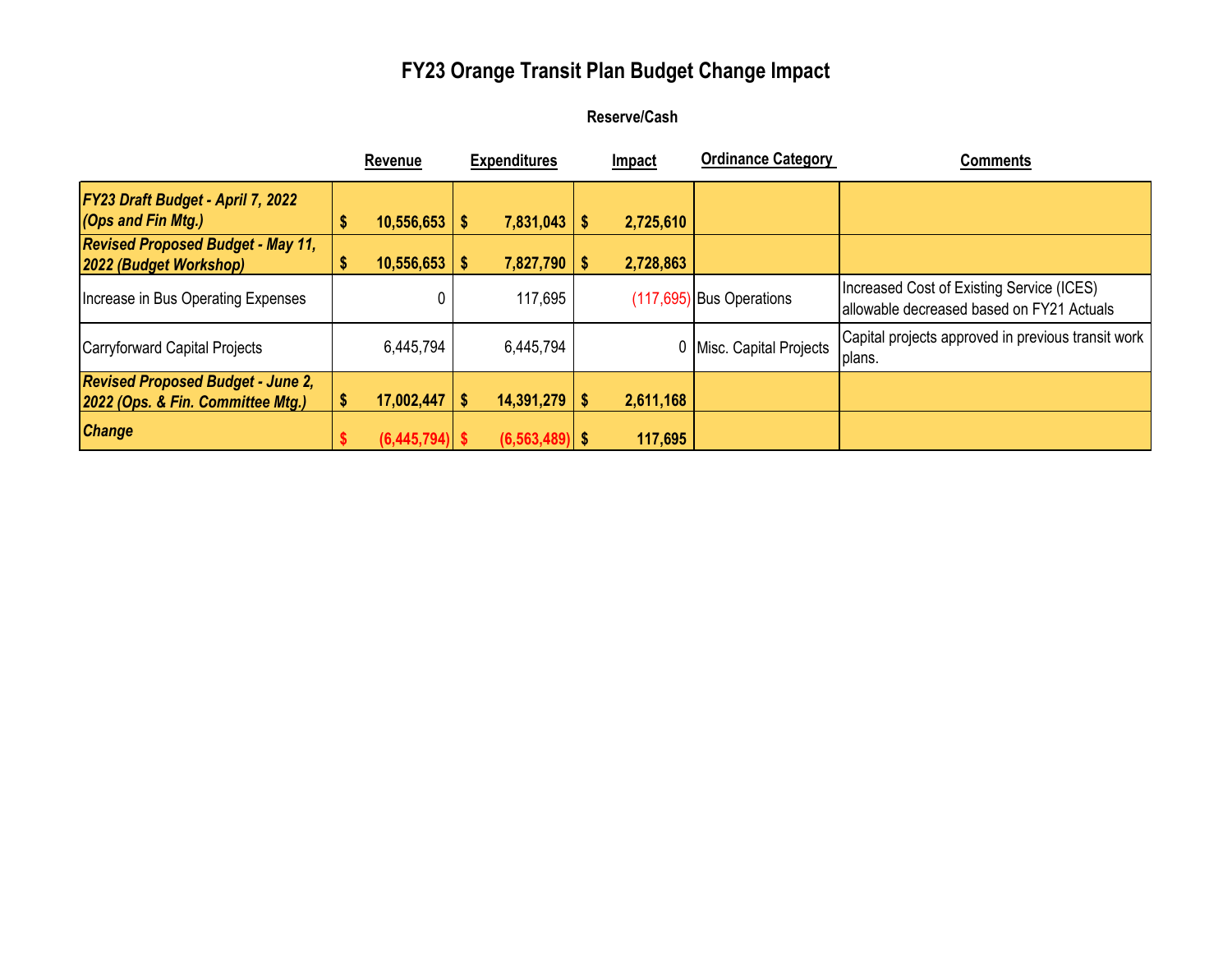

# **FY23 Recommended Wake Transit Plan Budget Assumptions**

Total Wake Transit Recommended Revenue and Expenses

# **Total Revenue - \$316.8M (FY22 Budget - \$297.8M)**

Includes Prior Year Carryforward: \$195.1 (FY22 Budget \$131.3M)

Allocation from Fund Balance: \$0 (FY22 Budget \$55.7M)

Total Wake Transit Recommended Half-Cent Tax: \$107.5M (FY22 Budget - \$98.0M)

Total Wake Transit Recommended Vehicle Rental Tax: \$3.8M (FY22 Budget - \$2.8M)

Total Wake Transit Recommended \$3 Vehicle Registration Tax: \$3.0M (FY22 Budget - \$2.9M)

Total Wake Transit Recommended \$7 Vehicle Registration Tax: \$6.9M (FY22 Budget - \$6.7M)

Total Wake Transit Recommended Other Revenue\*: \$0.5M (FY22 Budget - \$0.4M)

## **\$29.8M - Operating Expenses \$47.1M Capital Expenses**

Operating Expense Capital Expense Tax District Administration -\$0.6M Bus Rapid Transit (BRT) - \$7.6M Transit Plan Administration - \$5.5M Bus Infrastructure \$35.7M Transit Operations - \$21.7M Bus Acquisitions - \$3.7M Community Funding Area - \$2.0M Community Funding Area - \$0.1M

*Total Incremental Wake Transit Plan Expenses - \$76.9M Total Carryforward Wake Transit Plan Expenses - \$195.1M Allocation to Fund Balance \$44.8M*

*\*Other Revenue includes - federal funds*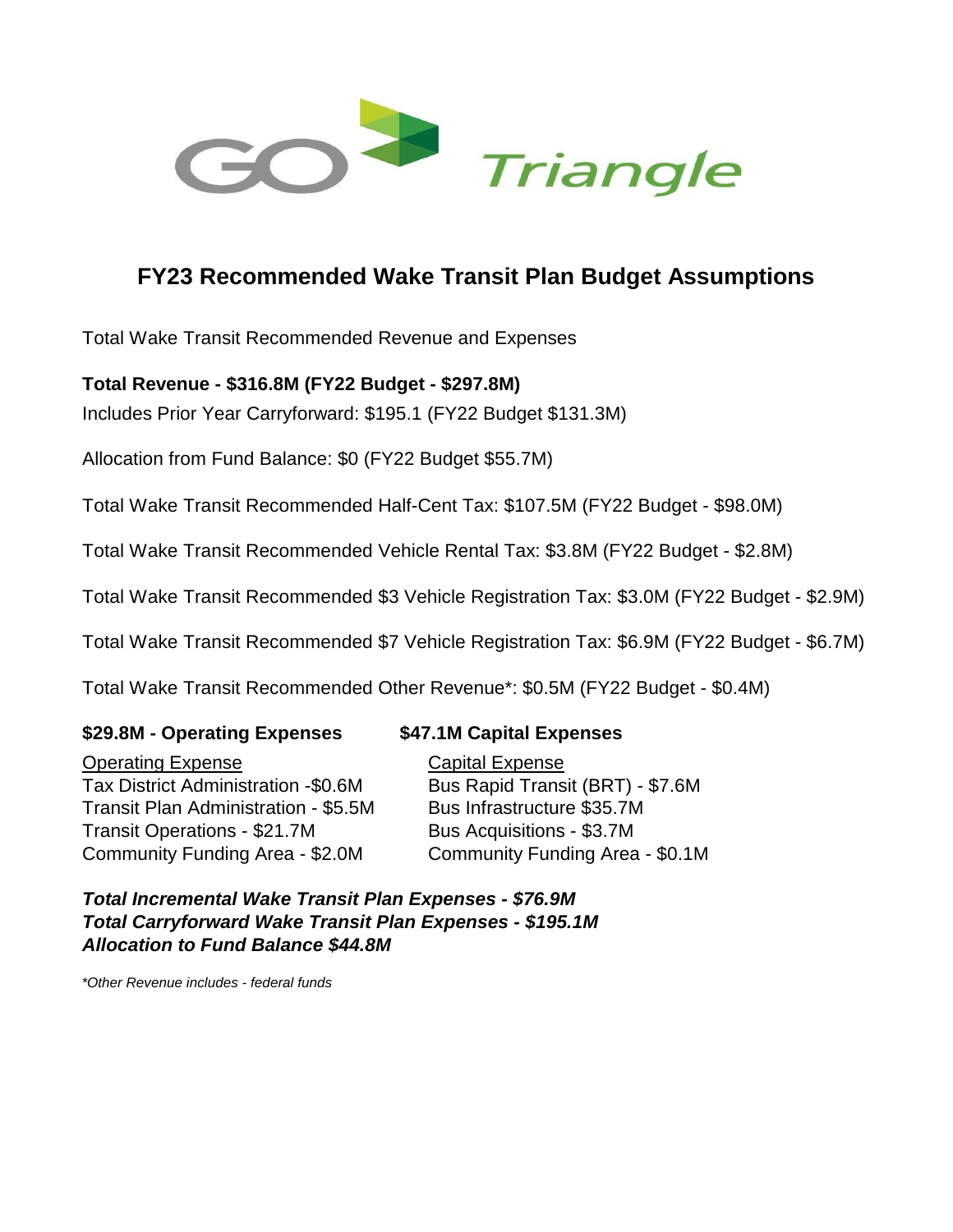# **FY23 Wake Transit Plan Budget Change Impact**

## **Reserve/Cash**

|                                                                               | Revenue            | <b>Expenditures</b> | <b>Impact</b> | <b>Ordinance Category</b>   | Comments                                                       |
|-------------------------------------------------------------------------------|--------------------|---------------------|---------------|-----------------------------|----------------------------------------------------------------|
| <b>FY23 Draft Budget - April 7, 2022</b><br><b>Cops and Fin Mtg.)</b>         | $118,127,000$   \$ | $76,423,913$ \$     | 41,703,087    |                             |                                                                |
| <b>Revised Proposed Budget - May 11,</b><br>2022 (Budget Workshop)            | $121,707,000$   \$ | $76,833,639$ \$     | 44,873,361    |                             |                                                                |
| Carryforward Operating Projects                                               | 322,500            | 322,500             |               | Misc. Operating<br>Projects | Operating projects approved in previous transit<br>work plans. |
| Carryforward Capital Projects                                                 | 194,821,830        | 194,821,830         |               | 0 Misc. Capital Projects    | Capital projects approved in previous transit work<br>plans.   |
| <b>Revised Proposed Budget - June 2,</b><br>2022 (Ops. & Fin. Committee Mtg.) | $316,851,330$   \$ | $271,977,969$ \$    | 44,873,361    |                             |                                                                |